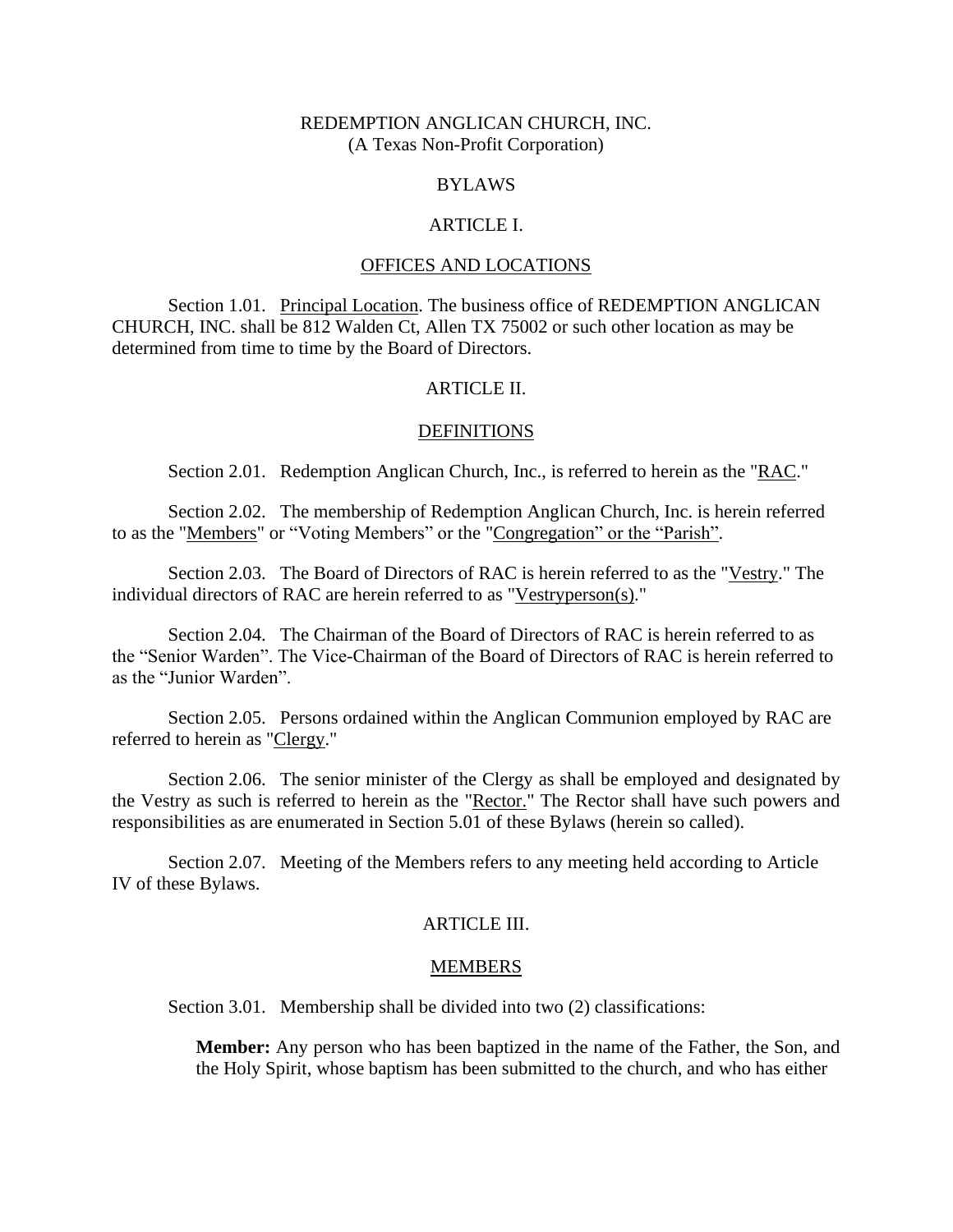- **-** signed the RAC membership covenant, or
- **-** in the case of a baptized child/minor, a parent/guardian has signed the RAC membership covenant.

**Voting Member:** Any Member of at least 18 years of age who, unless prohibited by due cause, has been

- **-** an active and consistent participant in eucharistic worship over the preceding 6 months, and…
- **-** who over that same time has contributed regularly to the support of the parish, by time, talent, and treasure.

Eucharistic worship and support of the parish shall be certified by the Rector and Senior Warden respectively. The Rector and Senior Warden may at their discretion grant voting privileges to Individuals with Member record dates of less than 6 months but not less than 3 months from the date when voting shall commence, provided the above conditions are met.

Each Voting Member shall be entitled to one (1) vote on each matter submitted to a Parish vote. Matters requiring vote shall be presented at or leading up to the Annual Meeting of the Parish, or a Special Meeting of the Parish.

Section 3.02. List of Members: A list of all current Members shall be maintained with current church records. The list shall contain names, address and contact information, and record dates of active/inactive status for Members and/or Voting Members. The list shall be audited to determine Voting Member eligibility; this audit shall occur no less than once per year and prior to the establishment of the Nominating Committee of the Annual Meeting of the Members. This list shall be retained and certified by the Secretary of the Vestry and made available for inspection upon request.

# ARTICLE IV.

# MEETINGS OF MEMBERS

Section 4.01. Location of Meetings. Meetings of the Members shall be held at such place(s) specified in the notice of the meeting.

Section 4.02. Annual Meetings. An annual Meeting of the Members shall be held in January or February each year; the exact date and time shall be determined by the Vestry in consultation with the Rector. At this annual meeting or by a voting process preceding this annual meeting by not more than 1 month, the Voting Members shall elect certain members of the Vestry, and may transact other business if the Vestry in consultation with the Rector has determined that a matter should be set before the Voting Members for vote.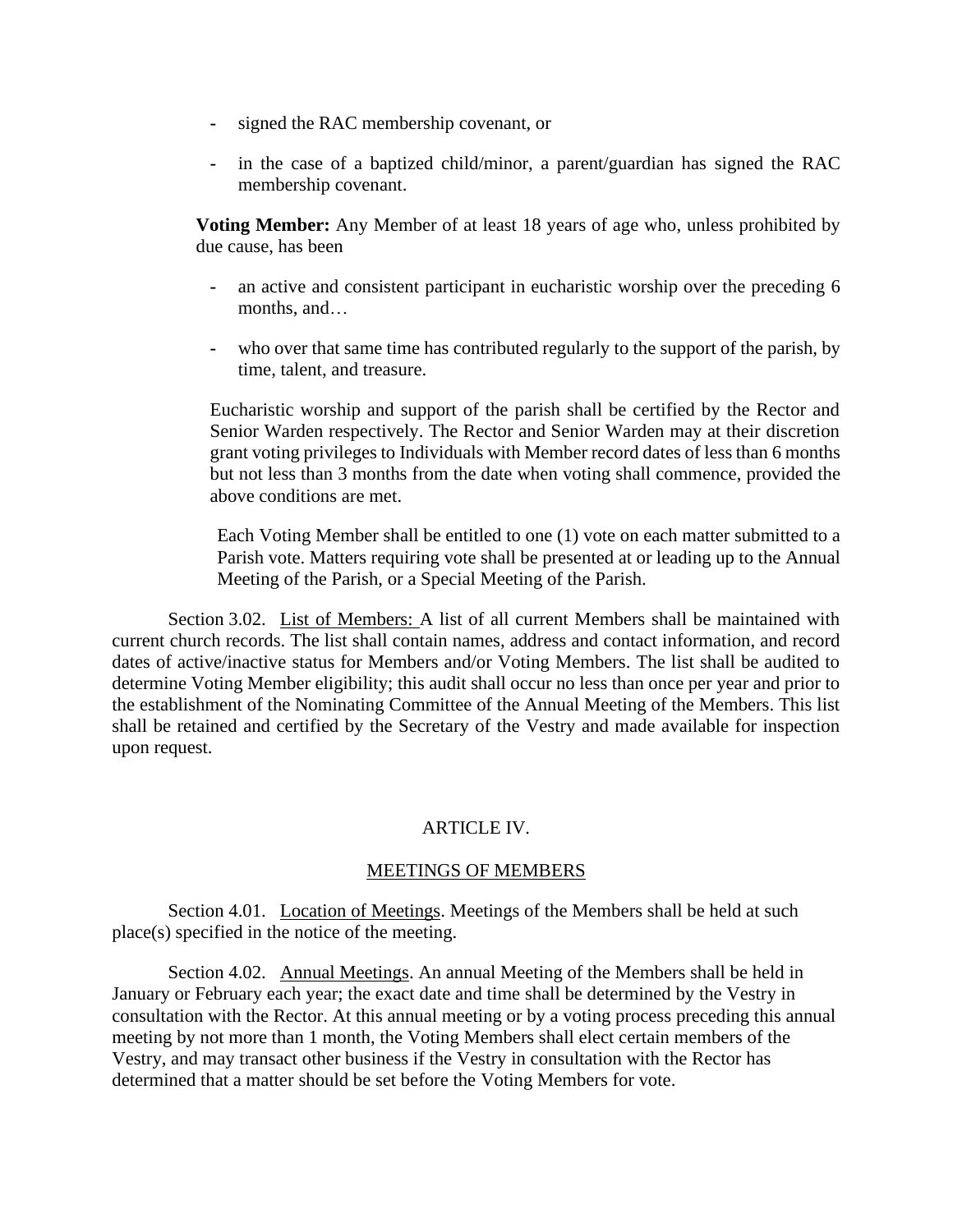Section 4.03. Special Meetings. Special Meeting(s) of the Members may be called by the Vestry in consultation with the Rector.

Section 4.04. Notice of Meetings. A written or printed notice stating the place, day and hour of any meeting and the purpose or purposes for which the meeting is called, shall be provided not less than fourteen (14) days nor more than sixty (60) days before the date of the meeting. Notice of meetings will be delivered to each Member either a) personally, b) by mail, c) by e-mail, or as provided elsewhere in these Bylaws. Individual communications to Members will be supplemented by providing notice of meetings in the church bulletin, church website / calendar, and announced at regularly scheduled worship services. Supplementary notices are not to be considered a substitute for the Notices requirements of these Bylaws in Section 4.04 (a-c) as referenced herein for Notice of the Meetings of the Members.

Section 4.05. Quorum. Voting Members of the parish, numbering at least 20% of number of voting members in the last certified member list audit, but not less than twice the number of persons who are members of the vestry, present at an Annual or Special Parish Meeting shall constitute a quorum, and a majority vote of Voting Members present determine any matter presented except as provided otherwise in these bylaws.

Section 4.06. Majority May Conduct Business. The vote of a majority of the Voting Members present at a meeting shall be the act of the Members' meeting, unless the vote of a greater number is required by statute, the Certificate of Formation, or these Bylaws.

Section 4.07. Proxies. A Member may vote in person only; no proxy voting is permitted.

Section 4.08. Record Dates. For the purpose of determining Members entitled to notice of, or Voting Members entitled to vote at, any Meeting of the Members or any adjournment thereof, or in order to make a determination of Members for any other proper purpose, an audit of the List of Members shall occur prior to the establishment of any Nominating Committee in advance of a Meeting of the Members. While it is not necessary to at any point close or refuse membership transfer records, Voting Members must have been Members with record dates no less than three (3) months from the first day of voting. Refer to Section 3.01 for complete eligibility guidance for Voting Members.

Section 4.09. Agenda Items. At a minimum, the agenda of the annual Meeting of the Members shall include a presentation by the Rector or other Clergy or Senior Warden or, in his or her absence, the Junior Warden of a full and faithful account of the condition of RAC as reasonably determined by the Rector, other Clergy, the Senior Warden or the Junior Warden, as the case may be. The Church shall keep and maintain minutes of any Meeting of the Members to record and document the full and faithful account the agenda matters, presentations, and any resolutions or votes. All verbal presentations must be recorded, transcribed, or otherwise reasonably documented, and all written reports, records, or other documentation presented or provided shall be retained and filed as a part of the minutes. Such minutes shall be filed with and become part of the permanent corporate records of RAC.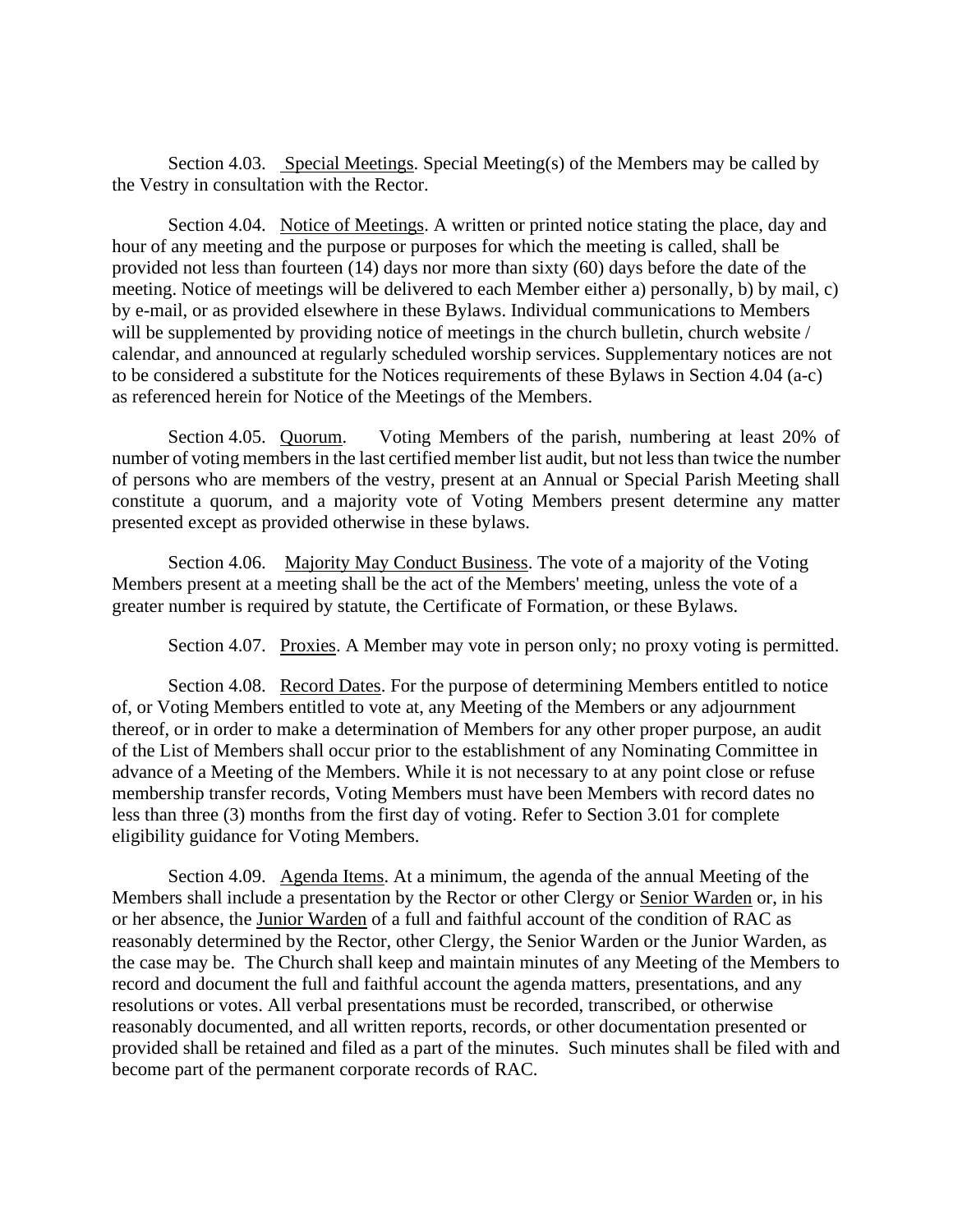## ARTICLE V.

## VESTRY (BOARD OF DIRECTORS)

Section 5.01. Powers. The Vestry shall exercise its powers in accordance with the usage and discipline of the Anglican Communion. All management of the secular affairs of RAC, including the right to take fundamental action as set forth in Section 22.164 of the Texas Business Organizations Code (as same may be amended from time to time), to amend the Bylaws of RAC, to amend the Certificate of Formation or Articles of Incorporation, are hereby delegated to the Vestry.

The duties of the vestry shall consist of:

(a) Manage the temporal affairs and to care for the property of RAC

(b) To provide for the financial needs of the Rector

(c) to provide for furniture, books, vestments, and all things necessary for the celebration of public worship

(d) to see that all buildings and personal property belonging to the parish are adequately insured

(e) to supervise the investment of funds of the parish

(f) to authorize and direct such purchases and sales as the vestry may from time to time deem wise, and any and all transfers, assignments, contracts, deeds, leases, bonds, notes, checks, and other instruments which may be necessary or proper in this connection, and

(g) to supervise and direct the officers in the discharge of their duties as it relates to the temporal matters of the church

(h) The Officers and Vestrypersons, at its discretion and in consultation with the Rector, shall authorize funding for staff positions and terms of employment.

The handling of all or any of the investments may be delegated by the Vestry to the Wardens or Treasurer. This includes their purchase, custody, sales and transfer. The Vestry may delegate to the Treasurer in particular cases the authority to execute contracts, deeds, leases, bonds, notes, checks, and other instruments which may be necessary and proper.

The Vestry may appoint or authorize the appointment of any committee that it deems desirable. All such committees shall be accountable to the Vestry.

Section 5.02. Number, Term and Election. The number of vestrypersons shall be no fewer than three (3), and no more than fifteen (15), to be determined by majority vote of the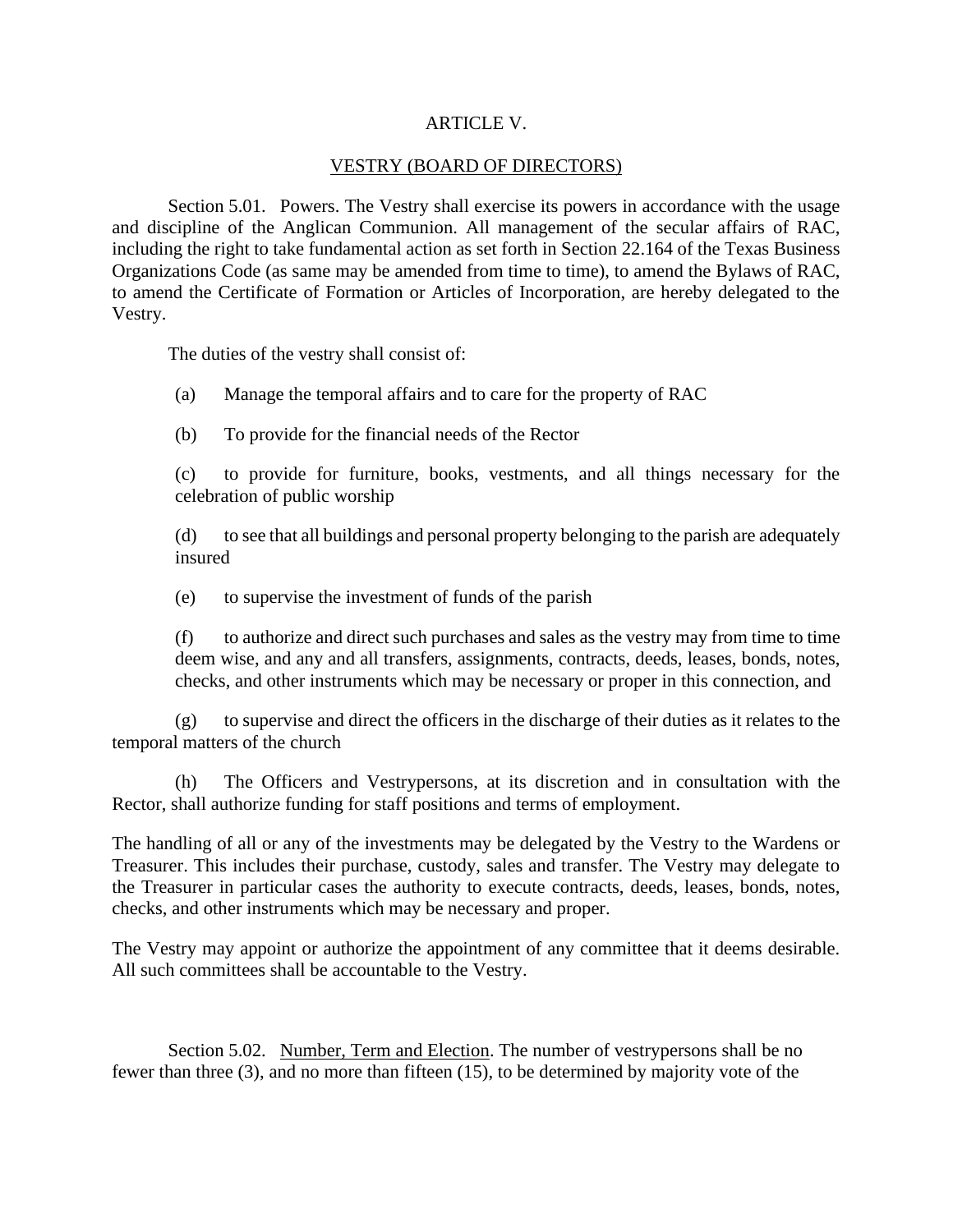vestry and in consultation with the Rector. The number of authorized vestry positions must be an odd number.

Elected vestrypersons shall hold office until the third Annual Meeting following their election All shall hold office until a qualified successor is elected. The number of vestry positions filled by Annual election shall be one-third the total number of vestry positions, rounded up or down to the nearest whole number, the exact number dependent on the timing of term expirations. Nominees will be determined by a Nominating Committee (See Section 6.02)

Section 5.03. Vacancies. If any vacancies occur in the Vestry caused by death, disability, illness, resignation, retirement or removal from office of any Vestryperson or otherwise, such vacancy shall be filled promptly by majority vote of the remaining Vestry. The term of office of any replacement so elected shall be for the unexpired term of the vacancy. Any new vestry office resulting from an increase in the authorized number of Vestrypersons shall be filled by a standard election of the Voting Members as outlined in Article IV and Section 5.02 of these bylaws.

Section 5.04. Removal for Cause. A Vestryperson may be removed from the Vestry for misconduct. The following is an illustrative but not inclusive list of misconduct: violation of the Sexual Harassment Policy; violation of the Nondiscrimination Policy; violation of the Alcohol, Tobacco, and Drug Use Policy; violation of the Computer Usage Policy; deviation from RAC's lifestyle expectations; violation of any other handbook policy; and any other conduct detrimental to RAC, or its reputation, or its operations or activities. Removal for cause may also include termination due to the Vestryperson's unwillingness or inability to adequately perform the duties of a Vestryperson or for insubordination. The continued absence of a member from regular meetings of the Vestry for a period of three (3) months without valid excuse is cause for removal. This list is not exhaustive.

Section 5.05. Process of Removal for Cause. Any Vestryperson may be removed from office as a Vestryperson following a "nomination for removal for cause" conducted by a 2/3 majority of the Vestry at any regular or special meeting of the Vestry and provided the Rector supports the nomination by a formal letter to the Vestry requesting removal and citing the reasons supporting the request for removal. After being nominated for removal by a 2/3 majority of the Vestry and after the Vestry receives a formal letter from the Rector requesting said removal, the Vestryperson nominated for removal for cause shall be provided fourteen (14) days written notice of the nomination for removal for cause detailing the reasons cited by the Vestry constituting "cause" for removal along with a copy of the letter from the Rector requesting the removal. At any time within fourteen (14) days notice of the nomination of removal, the Vestryperson nominated for removal for cause may contest the nomination for removal for cause and may request a special meeting of the Vestry. If the Vestryperson nominated for removal requests a special meeting to contest his/her removal for cause, the Vestry and the Rector shall provide the special meeting and shall present the reasons cited and the facts supporting "cause" for removal of the Vestryperson. Following the presentation of the reasons cited and facts supporting "cause," at the special meeting, the Vestryperson nominated for removal shall be provided reasonable time and a meaningful opportunity to address and respond to reasons cited constituting "cause" including an opportunity to provide any facts or to communicate any intent or desire to cure or remedy the issue(s) leading to the nomination for removal for cause. Upon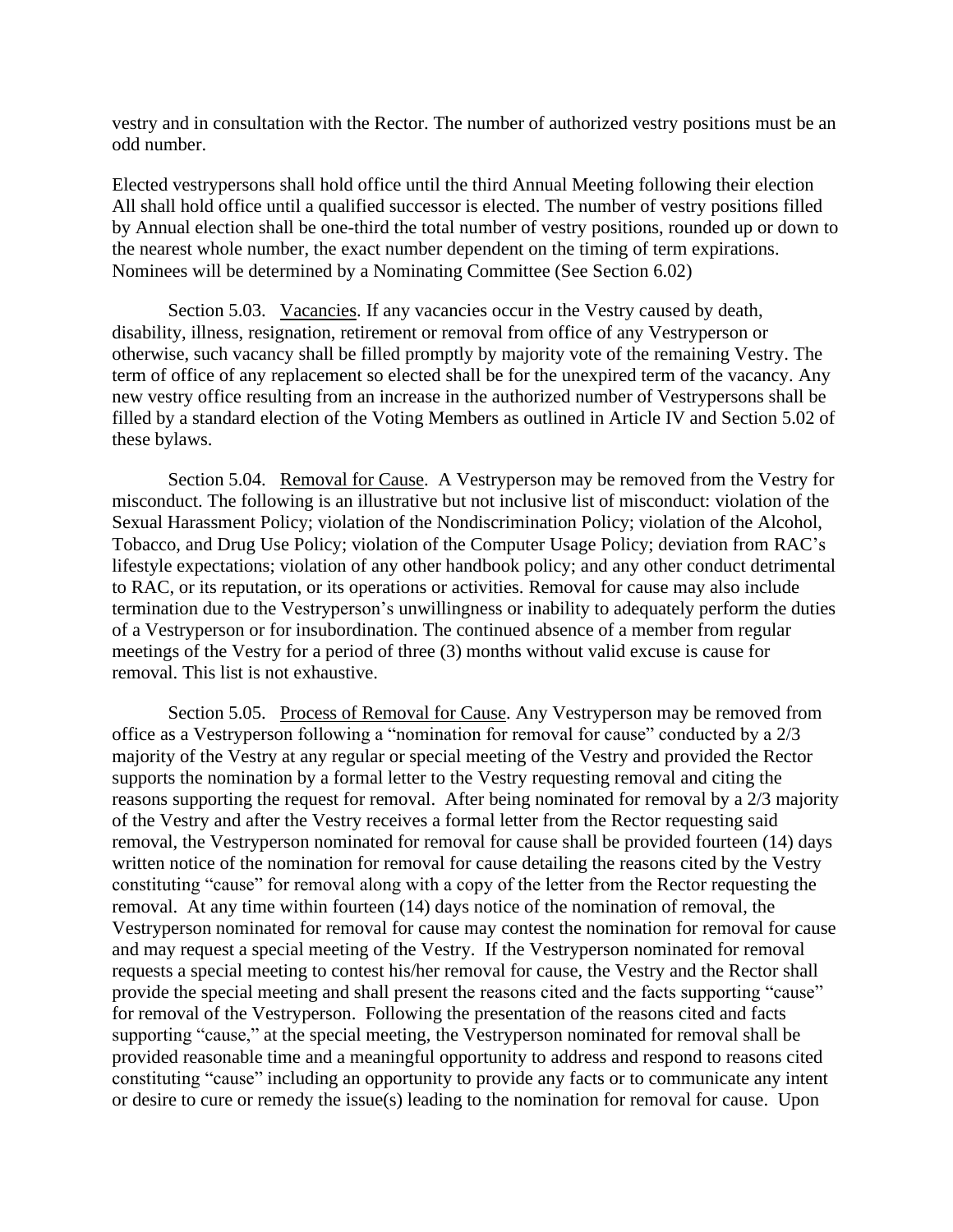conclusion of the special meeting, the Vestrypersons nominated for removal shall be excused from the hearing at which time the Vestry, in consultation with the Rector, shall deliberate with open minds and hearts and shall thereafter and conduct a vote on whether the Vestryperson nominated for removal for cause shall be dismissed from the Vestry. Any such deliberations including the vote of each Vestryperson shall be held in executive session in consultation with the Chancellor and shall be privileged and confidential. Following the vote of a 2/3 majority of the Vestry in executive session, the result of the votes of the Vestry shall be communicated to the Vestryperson nominated for removal for cause. If a 2/3 majority vote for removal for cause is not obtained in executive session, the Vestryperson shall not be removed from office and shall be entitled to the full rights, duties, and obligations of the office of Vestryperson. If a 2/3 majority vote for removal for cause is obtained in executive session, the Vestryperson nominated for removal shall be dismissed from the Vestry and there shall be no right to appeal the decision of the Vestry. If the vestryperson nominated for removal by cause does not contest his/her nomination for removal by cause within the 14 day period, upon conclusion of the 14 day period the vestryperson will be removed without appeal. Any vacancy created by removal shall be filled according to Article 5.03 of these bylaws.

Section 5.06. Action by Unanimous Consent. Any action required or permitted to be taken at any meeting of the Vestry, or of any committee thereof, may be taken without a meeting, if prior to such action a written consent thereto is signed by all members of the Vestry or of such committee, as the case may be, and such written consent is filed with the minutes of proceedings of the Vestry or committee. A positive e-mail response to an e-mail from a known e-mail address of a Vestryperson containing the proposed resolution and requesting consent thereto is sufficient to establish a written consent to such resolution for purposes of this Section.

Section 5.07. Eligibility. Any Member who meets the qualification of Voting Member is eligible to serve as a Vestryperson. No person having served on a Vestry shall be eligible to serve again until one year after expiration of such member's period of service; however, a member of the Vestry who is elected to fill a vacancy may thereafter consecutively be elected to a full term.

### Section 5.08. Meetings of the Vestry.

5.08.1. Location. The Vestry may hold meetings, both regular and special, which may be held in person or virtually where all Vestrypersons in attendance can both hear and communicate simultaneously.

5.08.2. Meetings. Regular meetings of the Vestry shall be held monthly with adequate notice provided to each Vestryperson. Notice may be given in writing, by mail, e-mail, or facsimile addressed to such Vestryperson at such physical or e-mail address as appears in the records of RAC, and such notice shall be deemed to be given at the time when the same shall be thus dispatched. Special Meetings may be called by the Rector or either Warden, and two (2) other vestrypersons, with adequate notice provided to each Vestryperson.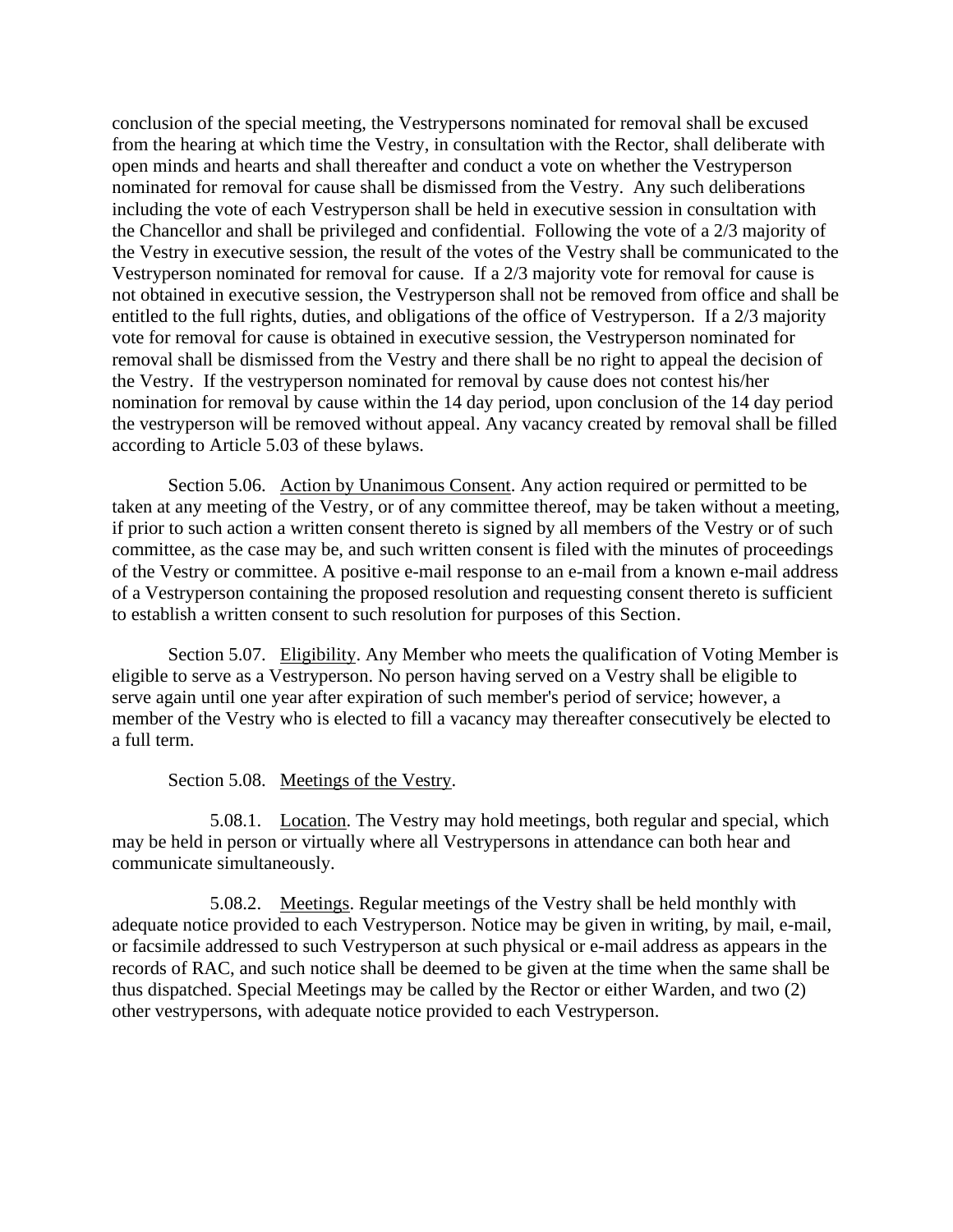5.08.3. Executive Session. During a regular or special meeting of the Vestry, upon the request of the Chancellor, the Rector, or a Vestryperson and upon a majority vote of the Vestry, the Vestry may enter executive session closed to Members of RAC for the purpose of discussing legal and other matters requiring same in order to protect the confidentiality of attorney-client communications or to protect other immunities or privileges available only in executive session. Minutes of any executive session shall be maintained separately from the regular minutes of the Vestry and shall not be disclosed to any person not a Vestryperson, Rector, or Chancellor. No executive session shall last longer than required to protect the confidential communications, privileges, or immunities to be protected.

Section 5.09. Compensation. Vestrypersons shall not receive any stated compensation for their services as Vestrypersons.

Section 5.10. Quorum/Voting. A majority number of approved vestry positions as determined per Section 5.02 shall be necessary and sufficient to constitute a quorum for the conduct of the affairs of RAC except as may be otherwise specifically provided by statute, the Certificate of Formation, Articles of Incorporation, or these Bylaws. If a quorum shall not be present at any meeting of the Vestry, the Vestryperson present may adjourn the meeting, without notice other than announcement at the meeting, until a quorum shall be present. A Vestryperson attending a meeting virtually (i.e. phone, Zoom, Teams) is considered present if all members physical and virtual can both talk and listen.

Section 5.11. Ex-Officio Members  $&$  Presiding Officers. The Rector is ex-officio presiding officer of the Vestry and of the Congregation, and only in case of a tie, may vote on all questions brought before the Vestry. In the absence of the Rector, the Senior Warden (or Junior Warden, in the absence of Rector and Senior Warden) shall be the presiding officer. If the Rector and both Senior Warden and Junior Warden are absent, any other member of the Clergy designated by the Rector shall be the presiding officer. The Treasurer and the Chancellor of RAC, who are Members of RAC, shall be non-voting, ex-officio members of the Vestry and shall be entitled to notice of and to attend all meetings of the Vestry. As ex-officio members, the Rector, Treasurer and Chancellor may provide formal or informal presentation, reports, and information to the Vestry as required from time to time in the discretion of the Rector, Treasurer, Chancellor or upon request of the Vestry. The Vestry may create other ex-officio members of the Vestry from time to time.

### ARTICLE VI.

#### COMMITTEES & SOCIETIES

Section 6.01. Executive Committee. The Vestry may, by resolution passed by vote of a majority of the members of the Vestry, designate an Executive Committee (herein so called), such Executive Committee to consist of the Rector, the Senior Warden, the Junior Warden, and/or such other Members and Clergy as are recommended by the Rector and approved by the Vestry. Such Executive Committee shall not be a standing committee, but shall serve only for that period of time established in the resolution creating same. The Executive Committee shall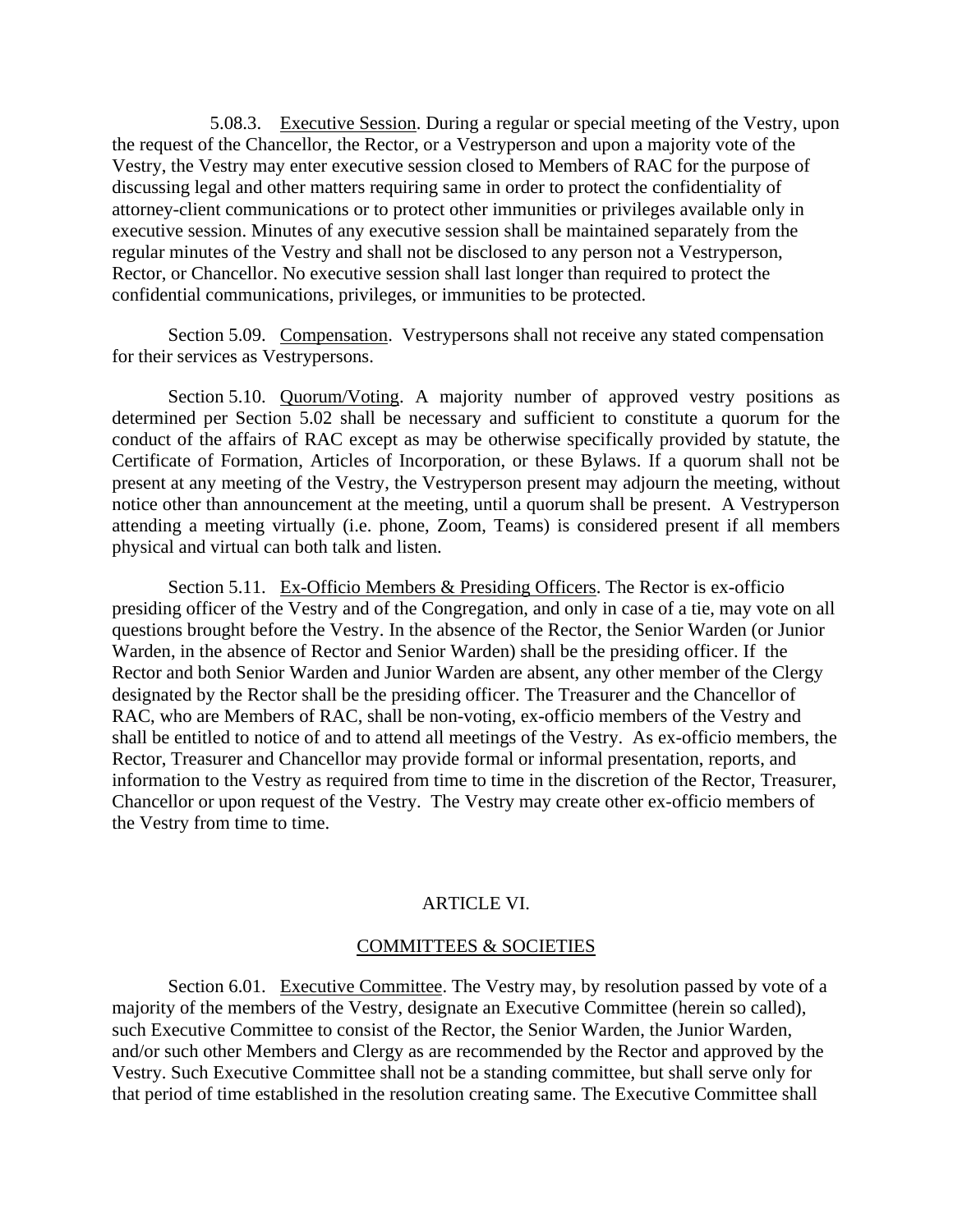have only such power as may be specified in the resolution establishing such Executive Committee. The Executive Committee shall keep regular minutes of its proceedings and shall report to the Vestry at its next regular meeting. The Executive Committee shall act by two-thirds vote of the full Executive Committee. The Executive Committee shall be disbanded immediately upon a majority vote of the members of the Vestry to disband same.

Section 6.02. Nominating Committee

Nominees must qualify as Voting Members of RAC.

Nominees shall be determined and presented by a Nominating Committee consisting of two (2) vestrypersons and one (1) non-vestryperson, appointed by majority consent of the Rector, Senior Warden, and Junior Warden. The Nominating Committee shall solicit input from the congregation, staff, and clergy, vet and decide upon nominees by majority vote of the committee, present nominees to the Congregation no later than two (2) weeks prior to the first date of issuance of ballots, and ensure the Congregation have adequate opportunity to engage the nominees prior to ballot distribution. The Nominating Committee will make every effort to nominate at least two (2) nominees for each open Vestry position but must nominate at least one (1) persons greater than the number of Vestry positions to be filled. The Nominating Committee will, at its discretion, determine any other necessary procedures in addition to these listed prior to elections.

The Election of Vestry shall be determined by paper and/or online ballot as deemed appropriate by the Nominating Committee. Ballot distribution and collection may begin up to two (2) weeks prior to the Annual Meeting of the Parish. Once concluded, ballots will be tallied by the Nominating Committee, and results will be certified by the Secretary and read by the Rector at the Annual Meeting of Members and promptly published.

Section 6.03. Finance Committee. The Finance Committee shall consist of the Treasurer, the person acting as business administrator, the Rector (or a representative of the Rector) and such Members or Vestrypersons as may be designated by the Rector and the Vestry, but in no event less than one Vestryperson. The Treasurer or such other qualified person as shall be proposed by the Rector and approved by the Vestry shall act as the Chairman of the Finance Committee. The Finance Committee shall be responsible for accounting and financial matters relating to RAC, including supervision of investment and application of trust and restricted funds, shall meet periodically, and shall monthly prepare a report of financial condition which shall be presented to the Vestry by the Treasurer or such other qualified person as shall be proposed by the Rector at each regular meeting of the Vestry. The Finance Committee, in consultation with the Rector and all Church organizations, shall assist the Rector in the preparation of a financial report for RAC for the preceding year and an annual budget for the following year, which shall be submitted to the Vestry on or before its February meeting for approval.

Section 6.04. Stewardship Committee. The Vestry in consultation with the Rector may form a Stewardship Committee, which shall be responsible for managing RAC's stewardship campaign(s), for organizing a program of deferred giving, and for all requisite activities to encourage collection of pledges. At least one member of the Vestry shall be a member of any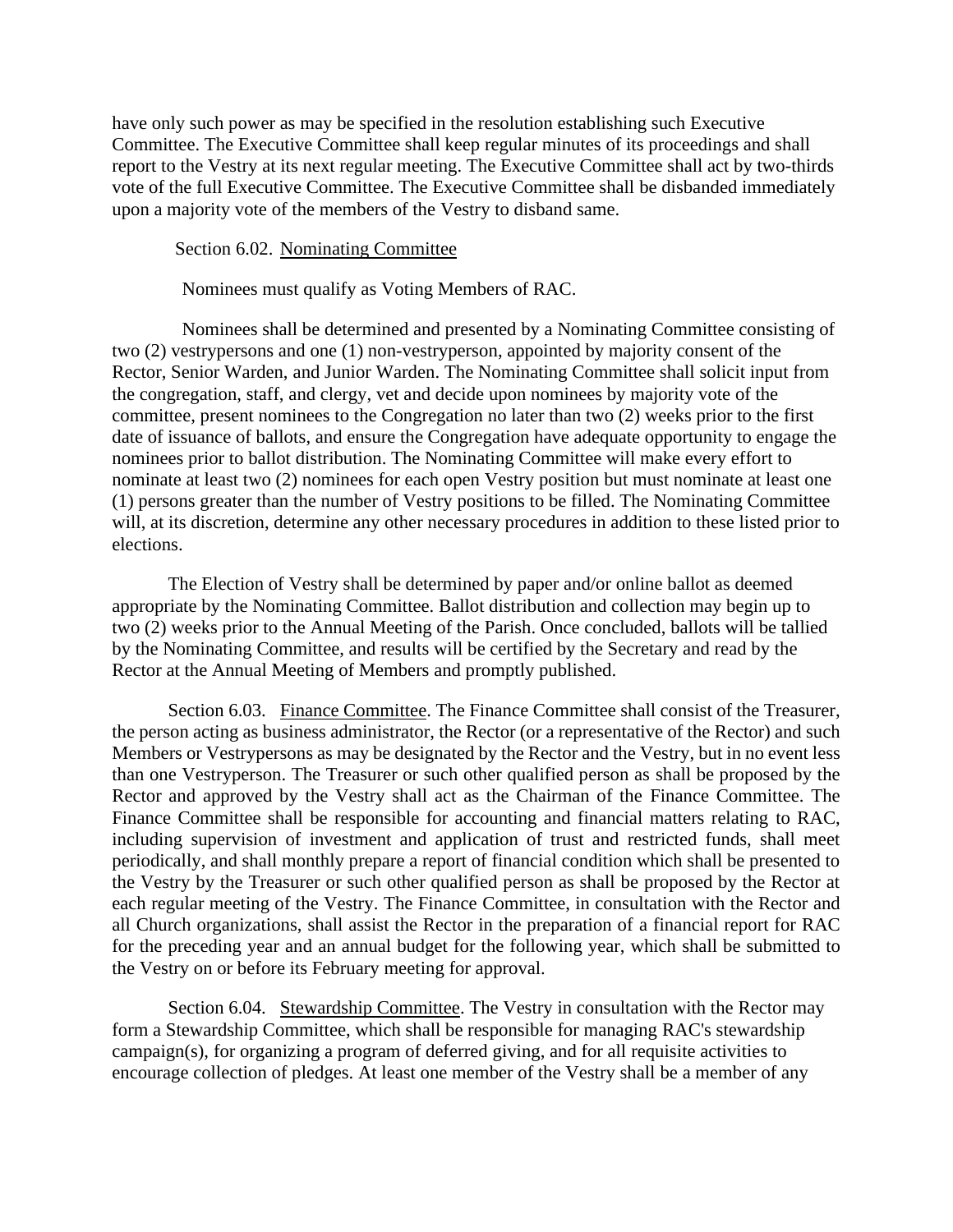Stewardship Committee, and such Vestryperson shall report periodically to the Vestry on the status of stewardship matters.

Section 6.05. Mission Societies. The Rector or the Vestry may designate one or more mission societies to work in partnership with RAC or as a part of RAC's mission program and activities, such mission society to have the duties and responsibilities designated by the Rector or the Vestry, as the case might be. Mission Societies shall consist of a Chairman and other members, none of whom need be members of the Vestry except where otherwise directed at the time of the creation of such committee.

Section 6.06. Parish Committee on Vocations/Parish Discernment Team. Since the early days of RAC, spiritual leaders have been identified and put forward by the community. When someone ("Aspirant") in a parish today begins to sense that she or he is called to ordained ministry, RAC looks to its laity to affirm the calling. For this reason, RAC hereby establishes the Parish Committee on Vocations/Parish Discernment Team. A person who feels called to ordained ministry must first be an active member of RAC and must be sponsored for ordination by Rector and the Vestry of RAC in accordance with the policies and procedures established by the Parish Committee on Vocations/Parish Discernment Team, such policies to both treat the candidate with the utmost respect and care as well as to test how a particular Aspirant's unique gifts can be best used within RAC.

Section 6.07. Special Committees. Minutes. The Secretary of the Vestry shall keep regular minutes of its proceedings, and all committees shall report to the Vestry when required and from time to time. All minutes (except minutes of executive session) shall be available for inspection by any Member of RAC at any reasonable time upon reasonable notice to the Secretary.

#### ARTICLE VII.

#### **OFFICERS**

Identification and Enumeration of Officers. The officers of RAC shall be the Rector, the Senior Warden, the Junior Warden, the Treasurer, the Chancellor and the Secretary. All officers, other than the Treasurer, Chancellor and Secretary must be Vestrypersons. Immediately following the annual meeting of Members, the officers of RAC shall be installed at the annual meeting of the Vestry. The officers shall be nominated by the Rector and the Vestry shall vote on the issue to approve or deny the Rector's nomination. Officers, once elected by the Vestry, shall serve a one-year term, which shall commence upon the installation of the officers at the annual meeting of the Vestry, shall serve until their successors are elected, and may be removed at any time by the Vestry for cause. Officers may be re-elected up unto the expiration of their term as a vestryperson as defined in Section 5.02. Any vacancy in the officers occurring either by death, resignation, or removal, shall be filled by the Vestry with consultation from the Rector.

Section 7.01. The Rector.

7.01.1. Presiding Officer. The Rector is ex-officio presiding officer of the Vestry and of the Congregation, and only in case of a tie, may vote on all questions brought before the Vestry. The Rector is the chief executive officer of RAC.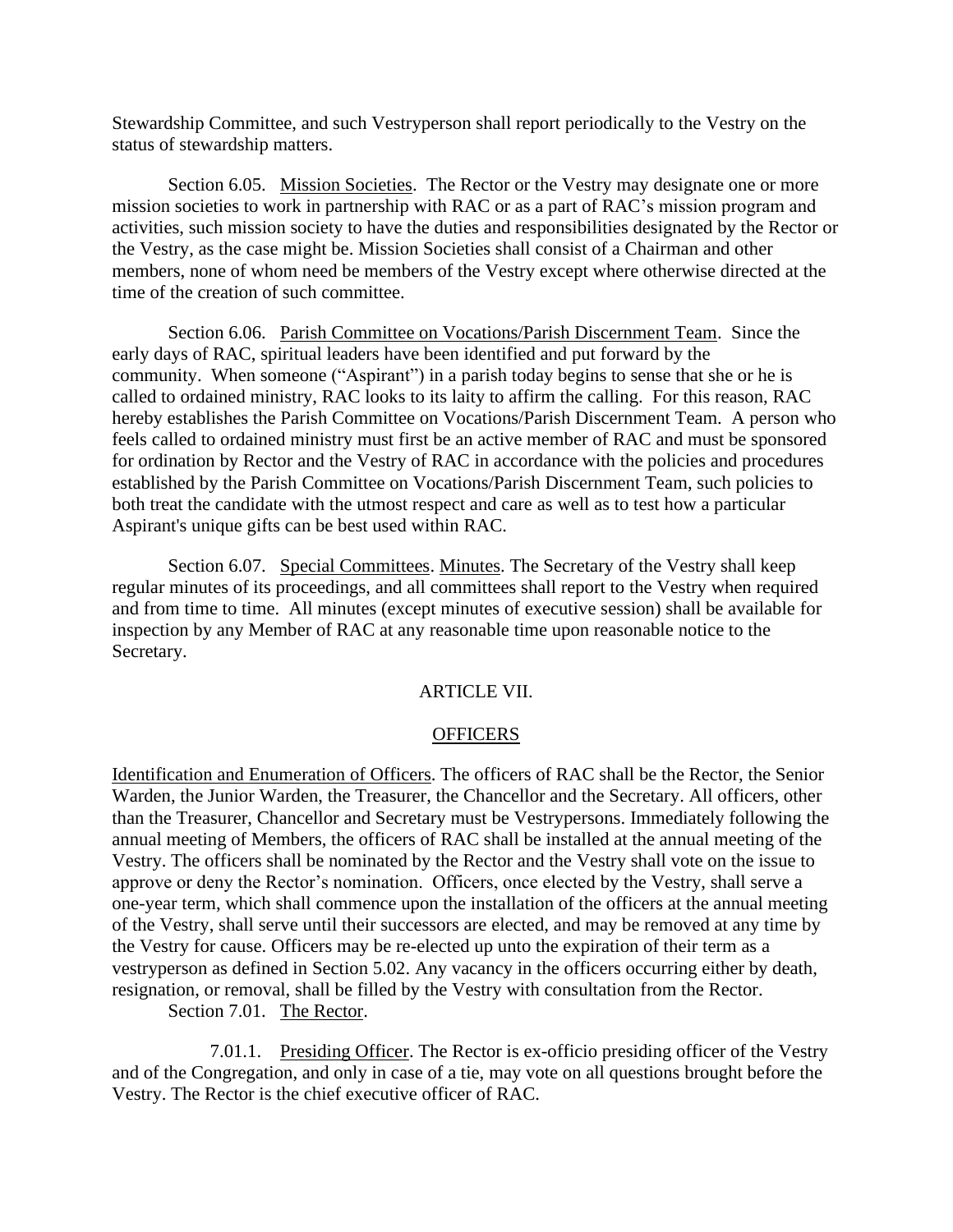7.01.2. Spiritual Oversight. The Rector is responsible for the spiritual oversight of RAC and has final authority in the administration of all matters pertaining to the public worship and Christian education within RAC, subject to the godly counsel of the Bishop of the Diocese.

7.01.3. Use of Church Facilities. The Rector shall, at all times, be entitled to the use of Church buildings with the appurtenances and furniture thereof.

7.01.4. Chairman of Guilds. The Rector shall be ex-officio chairman of all guilds and societies engaged in church work except that the Rector may, in his discretion, appoint such other chairpersons of any committees, guilds, or societies to serve at the pleasure and under his direction and advice. All such guilds and societies shall exist at his pleasure and their work shall be under his direction and advice

Employment of Assistants. The Rector may employ any assistant Clergy in such capacities and with such titles (including Vicar or Assistant Rector), which are deemed necessary to carry on the mission of RAC and in the case of paid Clergy, for which financial provision has been made by the Vestry. Further, the Rector may employ any lay staff as necessary to carry on the mission of RAC and in the case of paid lay staff, for which the Vestry has made financial provision. All such persons employed by RAC serve at the discretion of the Rector with the advice of the Vestry.

Section 7.02. Senior Warden. At the annual meeting of the Vestry, the Rector shall nominate a Vestryperson to act as Senior Warden and the Vestry shall thereafter vote on the approval or denial of this nomination; provided, however, in the absence of a Rector a Senior Warden shall be elected by a majority of the Vestry. Upon approval of the Vestry, he or she shall have the power to make and sign deeds, mortgages, contracts and agreements in the name of and on behalf of RAC. In addition to the powers and duties of this Section and described elsewhere in these Bylaws, the Senior Warden shall perform other duties, as the Vestry shall prescribe.

Section 7.03. Junior Warden. At the annual meeting of the Vestry, the Rector shall nominate a Vestryperson to act as Junior Warden and the Vestry shall thereafter vote on the approval or denial of this nomination; provided, however, in the absence of a Rector the Junior Warden shall be elected by a majority of the Vestry. The Junior Warden shall perform the duties of the Senior Warden in his or her absence.

Section 7.04. Duties of Senior and Junior Warden. It shall be the duty of the Senior Warden and the Junior Warden, in the absence of the Rector, and according to seniority, to preside at meetings of the Vestry and of the Congregation; and, in the absence of the Rector, to keep RAC open for the stated times of worship.

Section 7.05. Secretary. The Secretary shall be elected at the Annual Meeting of the Vestry and shall record all proceedings of the meetings of the Members and of the Vestry in a book to be kept for that purpose. The Secretary need not be a member of the Vestry and shall not be entitled to vote on decisions before the Vestry if not a member of the Vestry. Upon the recommendation of the Rector and approval of the Vestry, one or more Assistant Secretaries may be appointed to assist the Secretary.

Section 7.06. Notary Public. The vestry shall appoint a member of RAC to serve as Notary Public in order to transact the day to day business, legal, and financial affairs of RAC.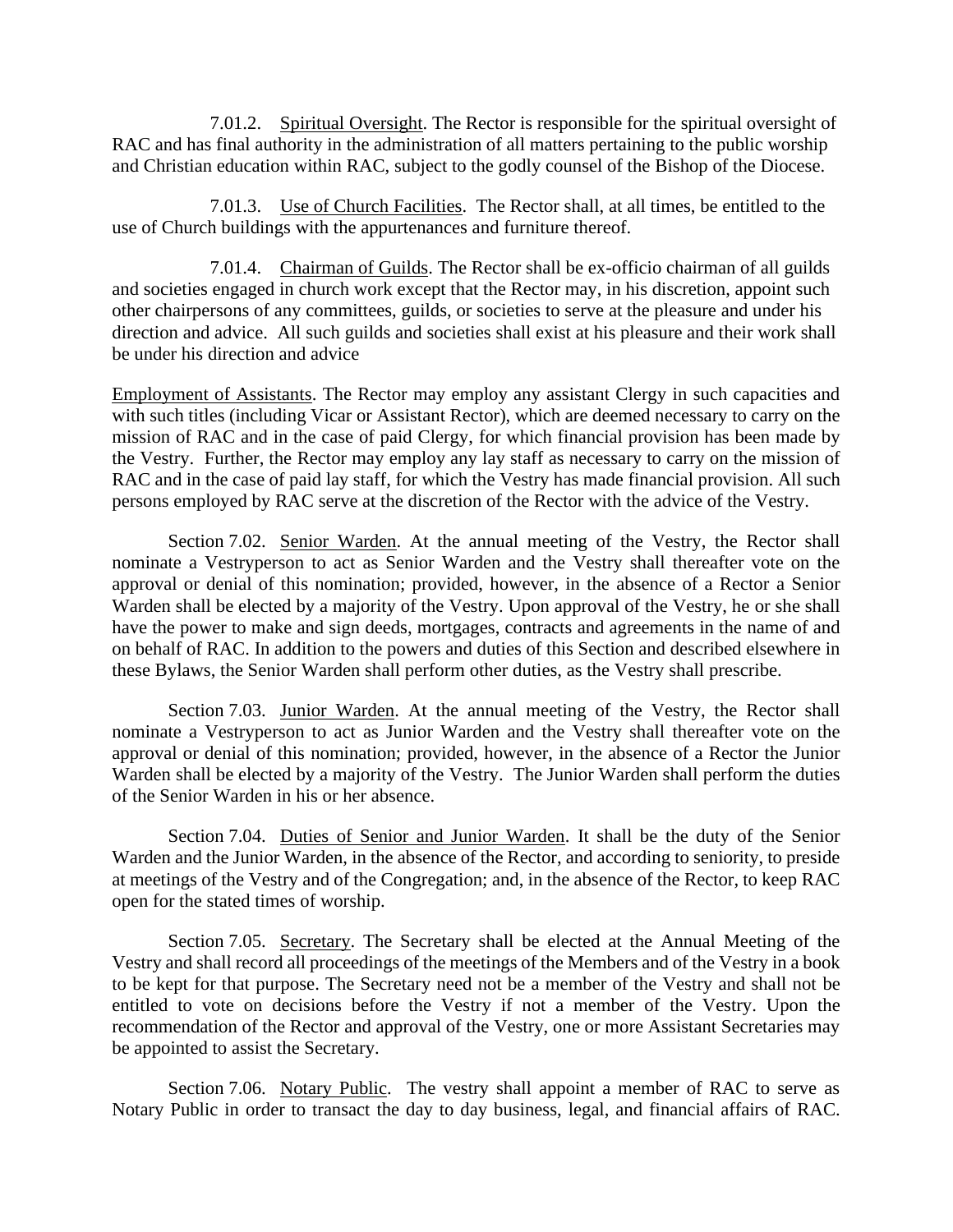Notary appointment will be made at the annual meeting of the Vestry and re-appointed every one (1) year.

Section 7.07. Treasurer. The Treasurer shall be the financial officer of RAC; shall have charge and custody of and be responsible for all funds of RAC and all securities owned by RAC; shall keep full and accurate accounts of receipts and disbursements in books belonging to RAC; and shall deposit all such funds and other valuable effects in the name of and to the credit of RAC in such depositories as may be designated by the Vestry. In general, the Treasurer shall perform all duties customarily incident to the office of Treasurer, and such other duties as from time to time may be assigned by the Vestry or by the Rector or Senior Warden. The Treasurer need not be a member of the Vestry and shall not be entitled to vote on decisions before the Vestry if not a member of the Vestry. The Treasurer shall disburse the funds of RAC as may be ordered by the Vestry, taking proper vouchers for such disbursements, and shall render to the Vestry, at its regular meetings or when the Vestry so requires, an account of all transactions as Treasurer and of the financial condition of RAC, and may arrange for the annual audit of Church records. If required by the Vestry, the Treasurer shall give the Vestry a bond in such sum and with such sureties as shall be satisfactory to the Vestry for the faithful performance of the duties of that office and for the Redemption of RAC, in case of death, resignation, retirement or removal from office, of all books, papers, vouchers, money and other property of whatever kind in the Treasurer's possession or control belonging to RAC.

Section 7.08. Assistant Treasurer(s). The Vestry may elect one or more Assistant Treasurers from time to time, who need not be members of the Vestry. The Assistant Treasurer(s) shall assist the Treasurer, and shall function as the Treasurer (in order of seniority) in the absence of the Treasurer. The Assistant Treasurer(s) shall be members of the Finance Committee.

Section 7.09. Chancellor. If required by the Vestry, the Chancellor shall be the legal officer of RAC, shall, with the assistance of the Secretary, file and maintain all legal records of RAC; shall advise the Rector, the Vestry, and RAC officers on legal matters and issues affecting RAC which may arise from time to time; and shall otherwise perform such duties incidental to the provision of legal services as may be requested from time to time by the Vestry or by the Rector. The Chancellor need not be a member of the Vestry and shall not be entitled to vote on decisions before the Vestry if not a member of the Vestry.

Section 7.10. Assistant Chancellor(s)Upon the recommendation of the Rector and approval of the Vestry, one or more Assistant Chancellors may be appointed to assist the Chancellor.

# ARTICLE VIII.

### INDEMNIFICATION

### Section 8.01. When Indemnification is Required, Permitted, and Prohibited.

(a) The Church shall indemnify a Vestryperson, the Rector, Clergy, officers (including the Treasurer, Chancellor and Secretary), committee members, employees, or agents of RAC who was, is, or may be named defendant or respondent in any proceeding as a result of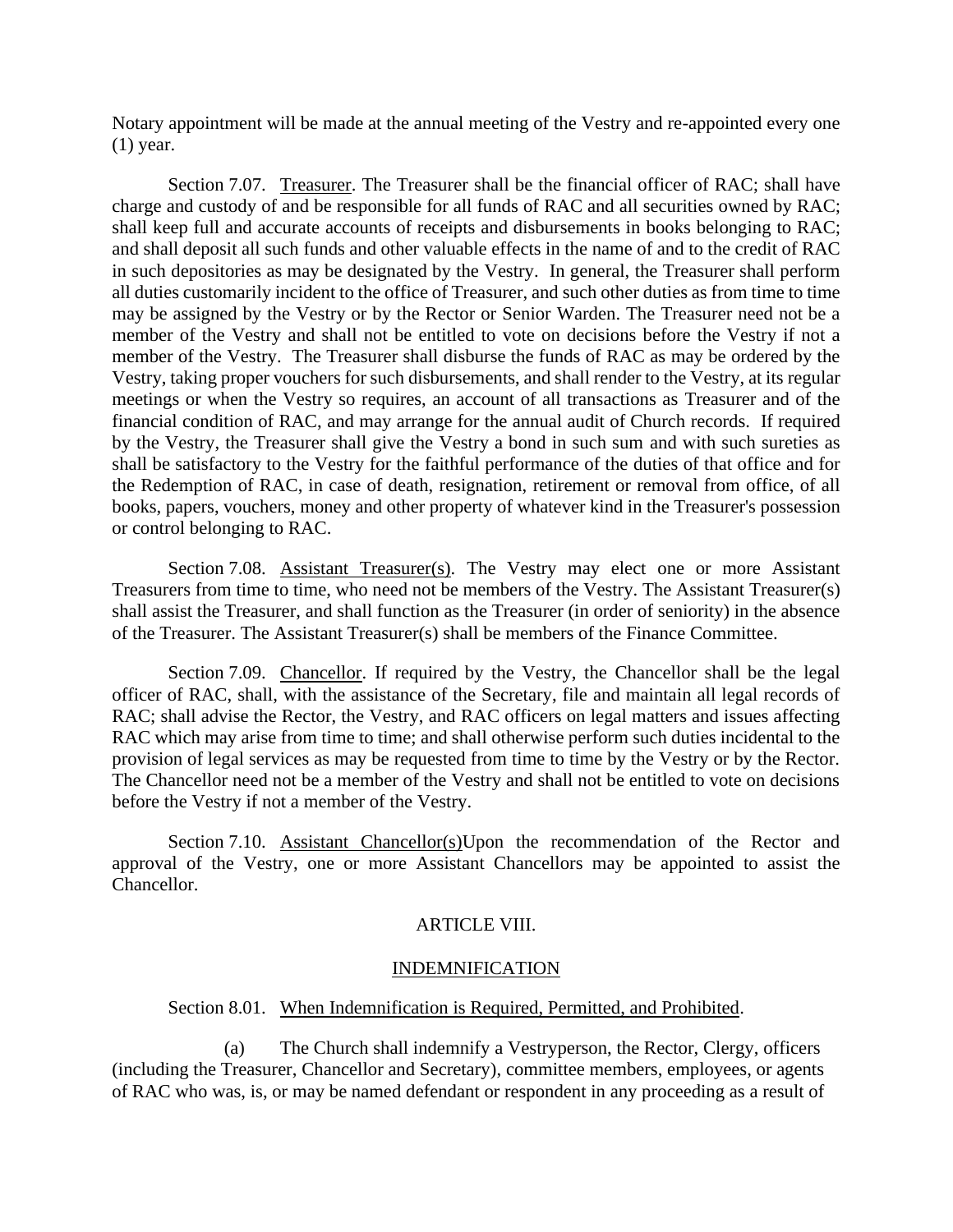his or her actions or omissions within the scope of his or her official capacity in or with RAC. For the purposes of this article, an agent includes one who is or was serving at the request of RAC as a Vestryperson, officer, partner, venturer, proprietor, trustee, partnership, joint venture, sole proprietorship, trust, employee benefit plan, or other enterprise. However, RAC shall indemnify a person only if he or she acted in good faith and reasonably believed that the conduct was in RAC's best interests. In a case of a criminal proceeding, the person may be indemnified only if he or she had no reasonable cause to believe that the conduct was unlawful. The Church shall not indemnify a person who is found liable to RAC or is found liable to another on the basis of receiving an improper personal benefit. A personal benefit is deemed improper if said personal benefit was not approved in advance by the Rector and the Vestry. A person is conclusively considered to have been found liable in relation to any claim, issue, or matter if the person has been adjudged liable by a court of competent jurisdiction and all appeals have been exhausted.

(b) The termination of a proceeding by judgment, order, settlement, conviction, or on a plea of *nolo contendere* or its equivalent does not necessarily preclude indemnification by RAC.

(c) The Church shall pay or reimburse expenses incurred by a Vestryperson, Rector, officer, member, committee member, employee, or agent of RAC in connection with the person's appearance as a witness or other participation in a proceeding involving or affecting RAC when the person is not a named defendant or respondent in the proceeding.

(d) In addition to the situations otherwise described in this section, RAC may indemnify a Vestryperson, Rector, officer, committee member, employee, or agent of RAC to the extent permitted by law. However, RAC shall not indemnify any person in any situation in which indemnification is prohibited by the terms of section 9.01(a) above.

(e) Before the final disposition of a proceeding, RAC may pay indemnification expenses permitted by the bylaws and authorized by the Vestry. However, RAC shall not pay indemnification expenses to a person before the final disposition of a proceeding if: the person is named defendant or respondent in a proceeding brought by RAC; or the person is alleged to have received an improper personal benefit as defined by 9.01 (a) or committed other willful or intentional misconduct as prohibited by the policies and procedures of RAC.

(f) If RAC may indemnify a person under the bylaws, the person may be indemnified against judgments, penalties, including excise and similar taxes, fines, settlements, and reasonable expenses (including attorney's fees) actually incurred in connection with the proceeding. However, if the proceeding was brought by or on behalf of RAC, the indemnification is limited to reasonable expenses actually incurred by the person in connection with the proceeding.

Section 8.02. Procedures Relating to Indemnification Payments.

(a) Before RAC may pay any indemnification expenses (including attorney's fees), the Vestry shall specifically determine that indemnification is permissible, authorize indemnification, and determine that expenses to be reimbursed are reasonable, except as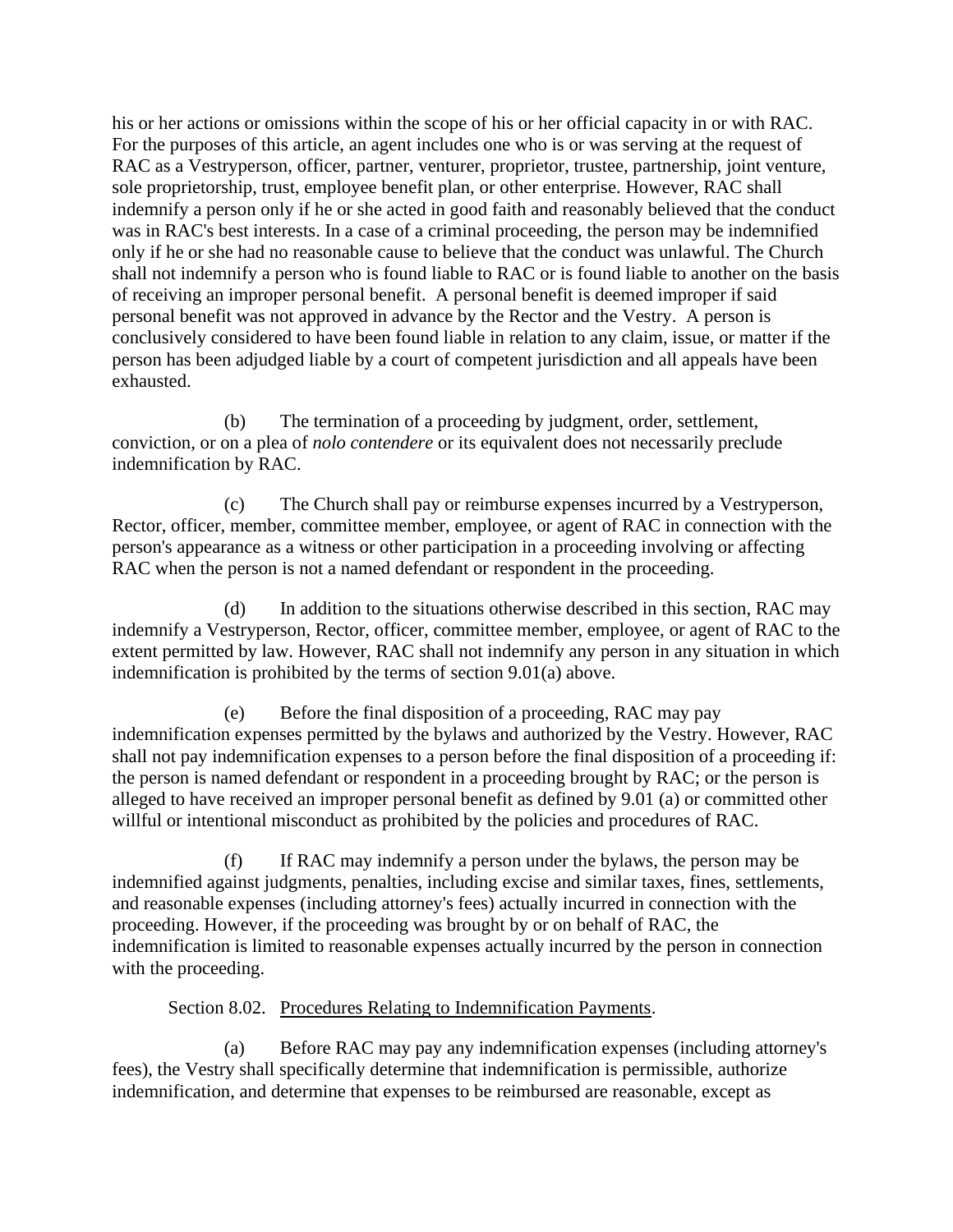provided in section 8.02.(c), below. The Vestry may make these determinations and decisions by any one of the following procedures:

(i) Majority vote of a quorum consisting of Vestrypersons who, at the time of the vote, are not named defendants or respondents in the proceeding.

(ii) If such quorum cannot be obtained, by a majority vote of a committee of the Vestry, designated to act in the matter by a majority vote of all Vestrypersons, consisting solely of two or more Vestrypersons who at the time of the vote are not named defendants or respondents in the proceeding.

(iii) Determination by special legal counsel selected by the Vestry by vote as provided in section  $8.02(a)(i)$  or  $8.02(a)(ii)$ , or if such a quorum cannot be obtained and such a committee cannot be established, by a majority vote of all Vestrypersons.

(iv) Majority vote of Members, excluding persons who are named defendants or respondents in the proceeding.

(b) The Vestry shall authorize indemnification and determine that expenses to be reimbursed are reasonable in the same manner that it determines whether indemnification is permissible. If the determination that indemnification is permissible is made by special legal counsel, authorization of indemnification and determination of reasonableness of expenses shall be made in the manner specified by section 8.02(a)(iii), above, governing the selection of special legal counsel. A provision contained in the articles of incorporation, the bylaws, or a resolution of members of the Vestry that requires the indemnification permitted by section 8.01, above, constitutes sufficient authorization of indemnification even though the provision may not have been adopted or authorized in the same manner as the determination that indemnification is permissible.

(c) The Church shall pay indemnification expenses before final disposition of a proceeding only after the Vestry determines that the facts then known would not preclude indemnification and the Vestry receives a written affirmation and undertaking from the person to be indemnified. The determination that the facts then known to those making the determination would not preclude indemnification and authorization of payment shall be made in the same manner as a determination that indemnification is permissible under section 8.02(a) above. The person's written affirmation shall state that he or she has met the standard of conduct necessary for indemnification under the bylaws. The written undertaking shall provide for repayment of the amount paid or reimbursed by RAC if it is ultimately determined that the person has not met the requirements for indemnification. The undertaking shall be an unlimited general obligation of the person, but it need not be secured and it may be accepted without reference to financial ability to make repayment.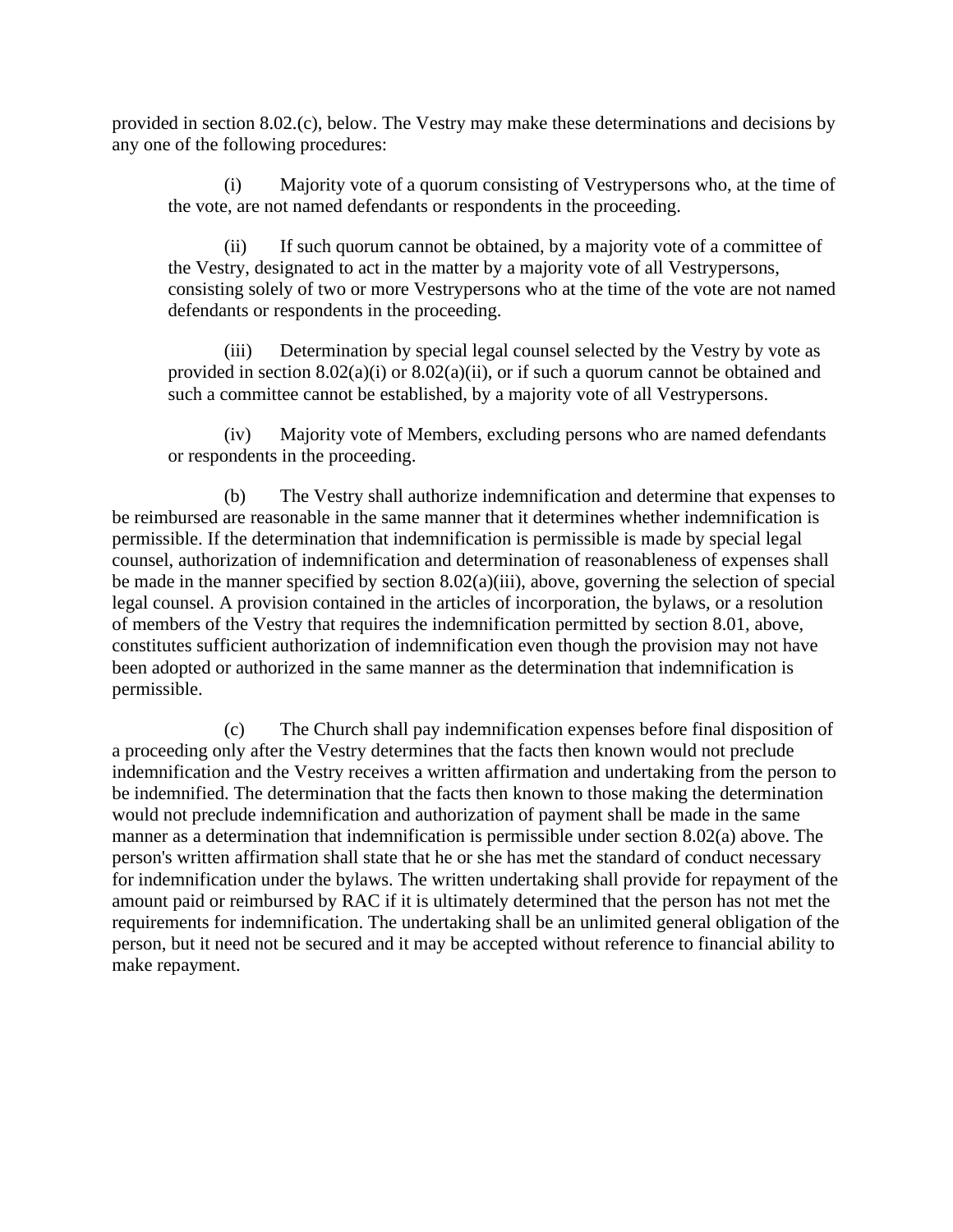# ARTICLE IX.

## GENERAL PROVISIONS

Section 9.01. Endorsement of Securities. Upon specific direction of the Vestry, any security or securities owned by RAC may be endorsed for sale or transfer in the name of the Treasurer or Senior Warden.

Section 9.02. Voting of Securities Owned by Church. Upon specific direction of the Vestry, any security or securities owned by RAC may be voted at any stockholders' meeting of such other corporation by the Treasurer or Senior Warden of RAC. Whenever, in the judgment of the Treasurer or Senior Warden it shall be desirable for RAC to execute a proxy or give a stockholder's consent with respect to any security or securities issued by any other corporation and owned by RAC, such proxy or consent shall be executed in the name of RAC by the Treasurer or Senior Warden and shall be attested by the Secretary of RAC under the corporate seal (if any) with approval by the Vestry. Any person or persons designated in the manner above stated as the proxy or proxies of RAC shall have full right, power and authority to vote the security or securities issued by such other corporation and owned by RAC, the same as such security or securities might be voted by RAC.

Section 9.03. Business Methods.

9.03.1. Deposit of Funds. Trust and permanent funds and all securities of whatsoever kind shall be deposited with a federally insured bank or other depository institutions deemed by the Treasurer, with the approval of the Rector and the Vestry, to be secure, excepting such funds and securities as may be refused by the depositories named as being too small for acceptance.

9.03.2. Bond Required. Treasurers and custodians, other than banking institutions, may be adequately bonded in such amounts and with such sureties as shall be acceptable to the Vestry in consultation with the Rector.

9.03.3. Books of Account. Books of account shall be kept by the Treasurer and custodians in substantial compliance with generally accepted accounting practices for churches and religious organizations.

9.03.4. Annual Audit. All accounts may be audited or reviewed annually by an independent certified public accountant selected by the Vestry in consultation with the Rector.

9.03.5. Annual Reports. Annual reports of all accounts shall be made at the annual Vestry meeting by the Treasurer.

9.03.6. Insurance. All buildings and their contents shall be kept adequately insured at their replacement cost with such insurers as shall be acceptable to the Vestry in consultation with the Rector. In addition RAC shall obtain and maintain officers and directors liability insurance upon which a claim for indemnification may be made under Section 9.01 herein.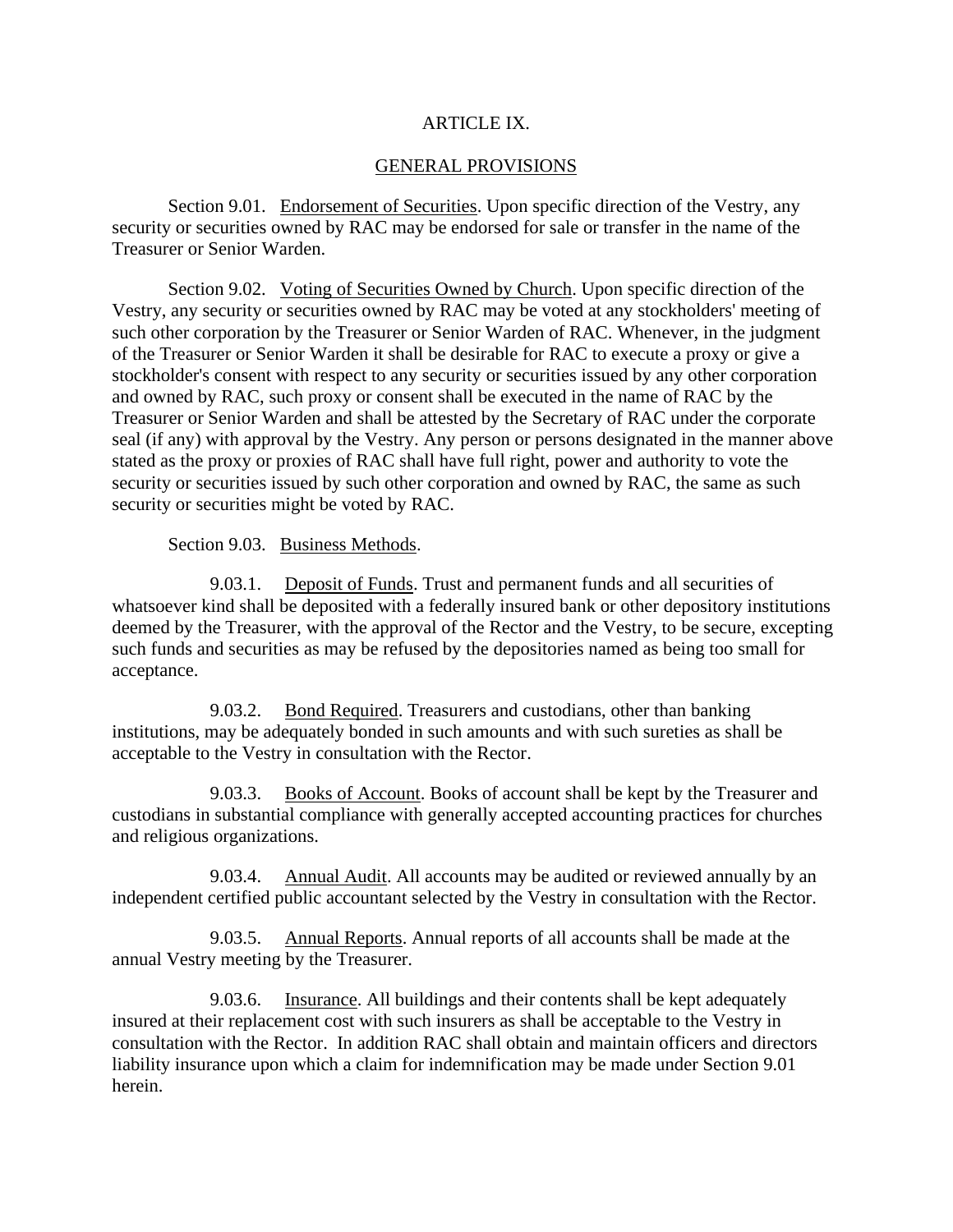9.03.7. Policy and Procedure Manual. The Vestry (in consultation with the Rector) may, with the assistance of RAC's officers, establish a Policy and Procedures Manual which shall set forth all of the financial, business, personnel, and other policies and procedures to be followed by employees of RAC in the performance of their duties. A majority of the Vestry (in consultation with the Rector) may amend the Policy and Procedures Manual from time to time. The Vestry (in consultation with the Rector), by majority vote, may also establish such other regulations, guidelines, and rules from time to time as are necessary or appropriate for the management of RAC.

Section 9.04. Checks. All checks or demands for money and notes of RAC shall be signed by such officer or officers or such other person or persons as the Vestry (in consultation with the Rector) may from time to time designate.

.

Section 9.05. Fiscal Year. The fiscal year of RAC shall be determined by majority vote of the Vestry and in consultation with the Rector and Finance Committee.

Section 9.06. Use of Church Buildings. The Church may be opened only for the services, rites, ceremonies, education or other purposes authorized or approved by the Vestry or the Rector, and for no other use.

Section 9.07. Limitation of Powers. The purpose and powers of RAC as set forth in its Certificate of Formation, Articles of Incorporation, and these Bylaws shall be specifically limited by the following provisions:

9.07.1. Non-Profit Status. The Church is organized pursuant to the provisions of the Texas Business Organizations Code related to non-profit corporations (formerly, the Texas Non-Profit Corporation Act) and does not contemplate pecuniary gain or profit to the members thereof and is organized for non-profit purposes.

9.07.2. Net Earnings. No part of the net earnings of RAC shall inure to the benefit of or be distributable to any Clergy, Vestryperson or officer of RAC, or a private individual (except that reasonable compensation may be paid for services rendered to or for RAC), and no Clergy, Vestryperson or officer of RAC, or any private individual, shall be entitled to share in the distribution of any of RAC assets on dissolution of RAC.

9.07.3. Political Participation. No part of the activities of RAC shall consist of carrying on propaganda, or otherwise attempting to influence legislation, or participating in, or intervening in (including the publication or distribution of statements), any political campaign on behalf of any candidate for public office.

9.07.4. Preservation of Status. The Church shall not (i) carry on any activity not permitted to be carried on (a) by a corporation exempt from federal income tax under Section 501(c)(3) of the Internal Revenue Code of 1986 (or the corresponding provision of any future United States Internal Revenue law) or (b) by a corporation, contributions to which are deductible under Section 170(c)(2) of the Internal Revenue Code of 1986 (or corresponding provision of any future United States Revenue law); (ii) engage in any act of self-dealing as